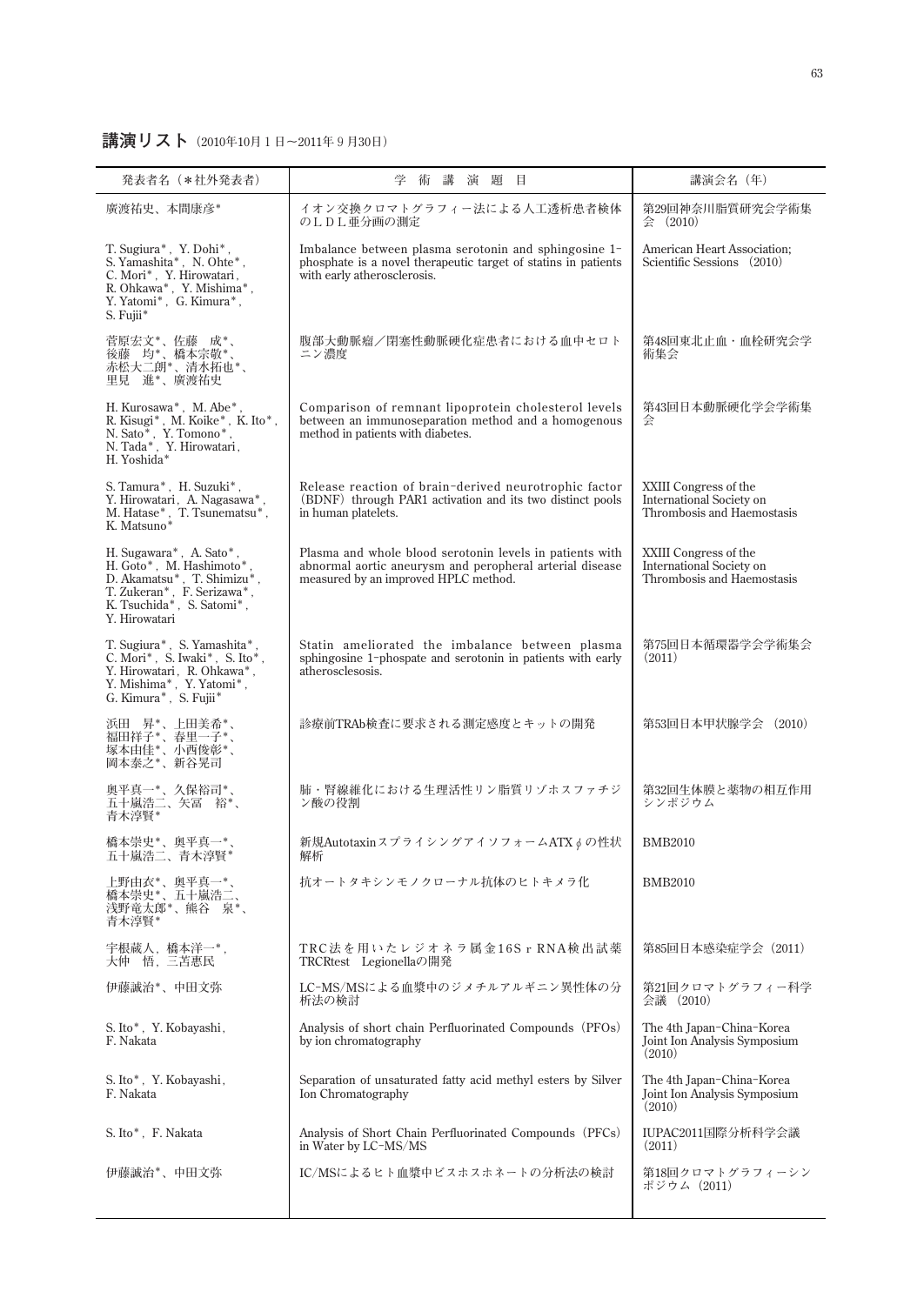| 発表者名 (*社外発表者)                                                                                                        | 学<br>講<br>演<br>題<br>目<br>術                                                                                                                         | 講演会名 (年)                                                                   |
|----------------------------------------------------------------------------------------------------------------------|----------------------------------------------------------------------------------------------------------------------------------------------------|----------------------------------------------------------------------------|
| 伊藤誠治*、中田文弥                                                                                                           | 水質中の短鎖有機フッ素化合物 (PFCs) 分析法の検討                                                                                                                       | 第20回環境化学討論会 (2011)                                                         |
| 多田芳光、佐藤真治、酒匂<br>幸                                                                                                    | 環境水の高精度イオン分析                                                                                                                                       | 第21回クロマトグラフィー科学<br>会議 (2010)                                               |
| 多田芳光、佐藤真治、酒匂<br>幸                                                                                                    | High throughput ion analysis of environmental samples                                                                                              | 第4回日中韓イオン分析合同シ<br>ンポジウム (2010)                                             |
| 佐藤真治、多田芳光、酒匂<br>幸                                                                                                    | Organic acid analysis in foodstuff by reversed phased<br>chromatography                                                                            | 第4回日中韓イオン分析合同シ<br>ンポジウム (2010)                                             |
| Y.Kubo, K.Muranaka, Y.Araki,<br>K.Nakamura, H. Moriyama                                                              | Characterization of mixed mode TOYOPEARL resin                                                                                                     | HIC&RPC2011 (2011)                                                         |
| 荒木康祐                                                                                                                 | 高速分取ゲルを用いたバイオ分離                                                                                                                                    | 第7回トヨパールセミナー<br>(2011)                                                     |
| 村中和昭                                                                                                                 | 新規な耐アルカリ型プロテインAゲルを用いた抗体の分離                                                                                                                         | 第7回トヨパールセミナー<br>(2011)                                                     |
| H. Moriyama, M. Sakata,<br>H.Yamasaki                                                                                | Optimization of monoclonal antibody separation conditions on<br>size exclusion chromatography                                                      | HPLC 2011 (2011)                                                           |
| K. Nakamura, K.Muranaka,<br>Y.Araki, Y.Kubo, H.Moriyama                                                              | Application of a Mixed-mode Resin for IgG purification                                                                                             | Prep 2011 (2011)                                                           |
| 河合康俊                                                                                                                 | タンパク質分析用ワイドポアC4カラムのご紹介-3μm粒子<br>で高分離を実現ー                                                                                                           | 分析展2011 (2011)                                                             |
| 酒匂 幸                                                                                                                 | 高速イオンクロマトグラフのさらなる飛躍!ーイオン分析<br>各種アプリケーションのご紹介ー                                                                                                      | 分析展2011 (2011)                                                             |
| 井出輝彦、大江正剛、野口 惇、<br>村山敬一                                                                                              | Towards the industrial production of astaxanthin by marine<br>bacterium, Paracoccus sp.                                                            | 6th International Symposium of<br><b>Biocatalysis and Biotechnology</b>    |
| K. matsui, H. Yoshida*,<br>Y. Ikuhara*                                                                               | Grain-Boundary Segregation and Phase-Separation<br>Mechanism in Yttria-Stabilized Tetragonal Zirconia<br>Polycrystal (Invited)                     | 3rd International Congress on<br>Ceramics (2010)                           |
| 小作千紘*、半澤 敏、<br>三重正和*、小畠英理*                                                                                           | Design of single-chain antibody with modulating antigen<br>binding affinity                                                                        | The International Chemical<br>Congress of Pacific Basin<br>Societies       |
| T. Yamamoto, T. Yamamoto,<br>K. Tada*, K. Iwanaga,<br>H. Chiba, A. Maniwa,<br>T. Yotsuya, N. Oshima,<br>H. Funakubo* | Molecular Design and Synthesis of Ti-DOT: A New Titanium<br>Precursor for ALD/CVD without Incubation Time                                          | 2010 MRS Fall Meeeting                                                     |
| 内海健太郎、尾身健治、<br>   敗早1_志、眉持家人、<br>渋田見哲夫                                                                               | 針對多樣化應用的透明導電薄膜技術現況                                                                                                                                 | 【日本技術系列講座二】最新導<br>黾漙脵應用抆術講座                                                |
| 高橋慧多*、松島敏則*、<br>阿部真由美、宮下佑一、<br>本間陽子、田中 剛、<br>相原秀典*、村田英幸*                                                             | トリアジン誘導体の電圧印加方向の違いによる特性変化                                                                                                                          | 第58回応用物理学関係連合講演<br>会                                                       |
| 松井光二                                                                                                                 | ファインセラミックス用ジルコニア粉末の焼結メカニズ<br>ム:TEM技術の応用                                                                                                            | 最先端ナノテクノロジー研究:<br>界面粒界セミナー (2011)                                          |
| N. Shimizu*, D. Miki,<br>Y. Araki*, C. Noguchi*,<br>T. Hamafuji*, H.Nose*                                            | Application of the Novel and Convenient IR/MAR Gene<br>Amplification Technology to the Production of Recombinant<br><b>Protein Pharmaceuticals</b> | ESACT 2011-Vienna (European<br>Society for Animal Cell<br>Technology 2011) |
| 内海健太郎、飯草仁志、<br>倉持豪人、渋田見哲夫                                                                                            | 太陽電池の変換効率を向上可能な透明導電膜の開発                                                                                                                            | 高分子同友会                                                                     |
| 荒木義雄*、三木大輔、<br>野口千秋*、濱藤徹郎*、<br>能勢 博*、清水典明*                                                                           | IR/MAR遺伝子増幅法を核とした、動物細胞での抗体等有<br>用蛋白質の高効率発現系                                                                                                        | 第11回日本蛋白質科学会 (2011)                                                        |
| H. Kuramochi, R. Akiike,<br>H. ligusa, K. Utsumi,<br>T. Shibutami, M. Konagai                                        | Electro-optical property and surface morphology of Al doped<br>Zinc oxide films and thin-film Si solar cells performance<br>using these films      | 37th IEEE Photovoltatic<br>Specialist Conference (2011)                    |
|                                                                                                                      |                                                                                                                                                    |                                                                            |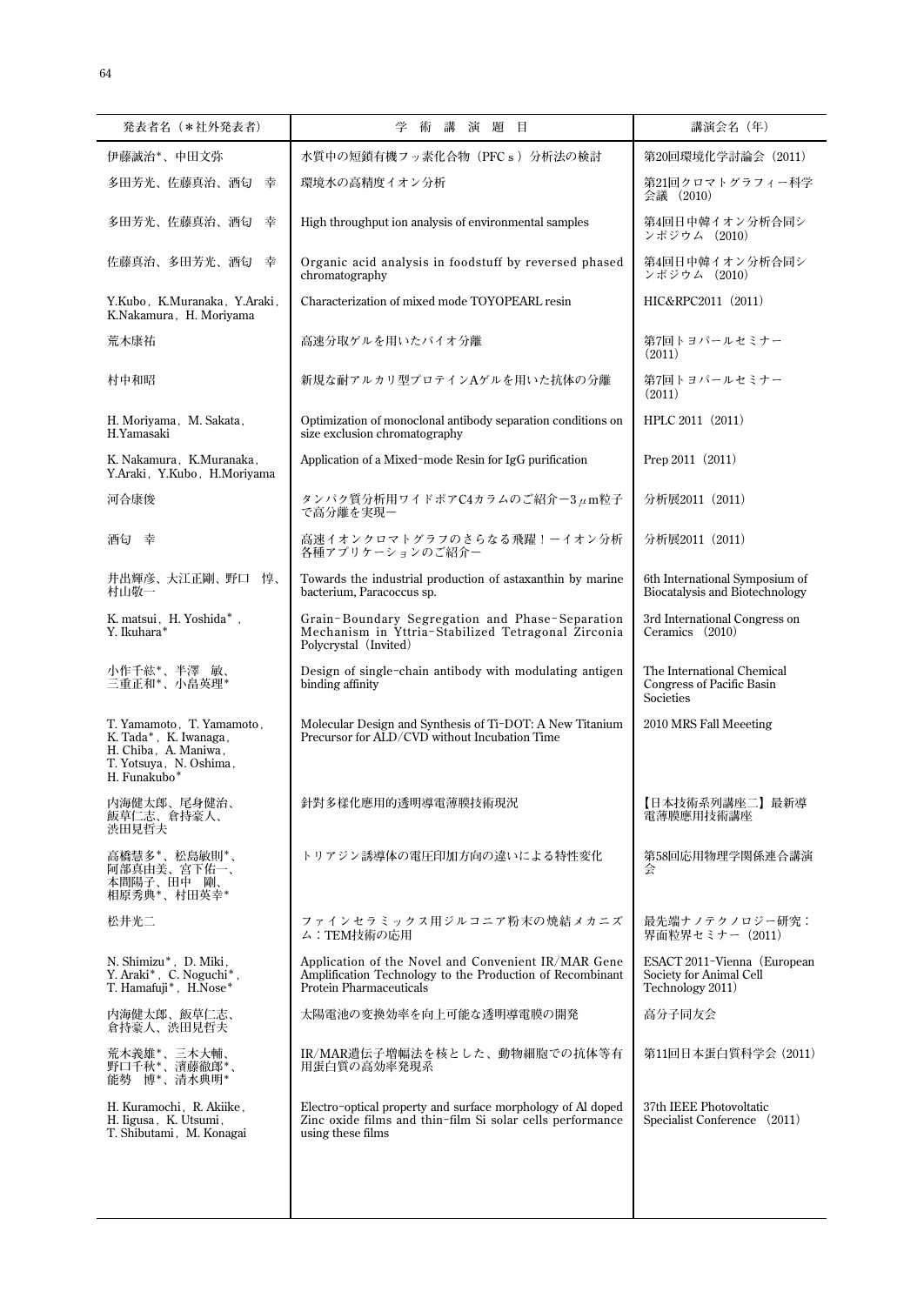| 発表者名(*社外発表者)                               | 学<br>術 講<br>演題目                                                                                         | 講演会名 (年)                                                                                                                                                                |
|--------------------------------------------|---------------------------------------------------------------------------------------------------------|-------------------------------------------------------------------------------------------------------------------------------------------------------------------------|
| 内田奈津子*、竹歳絢子*、<br>桑原順平*、山本敏秀、<br>井上善彰、神原貴樹* | Synthesis, Characterization, and Catalytic Reactivity of a<br>Highly Basic Macrotricyclic Aminopyridine | <b>IUPAC6th International</b><br>Symposium on Novel Materials<br>and Synthesis & 20th<br>International Symposium on<br>Fine Chemistry and Functional<br>Polymers (2010) |
| 山野直樹                                       | Nano Molding Technology:射出成形による金属と樹脂の一<br>体成形化技術について                                                    | 平成22年度第3回AMIC研究・情<br>報サロン (2010)                                                                                                                                        |
| 干場<br>充、新美佳治、森 勝朗、<br>雪岡<br>聡              | EVAナノコンポジットの開発                                                                                          | 日本高分子学会 第19回ポリマ<br>ー材料フォーラム (2010)                                                                                                                                      |
| 充、新美佳治、森 勝朗、<br>干場<br>雪岡<br>聡              | EVAナノコンポジットの開発                                                                                          | プラスチック成形加工学会<br>第<br>22回年次大会 (2011)                                                                                                                                     |
| 菊地元三                                       | 高圧法ポリエチレンの需給および技術動向                                                                                     | 第6回「次世代ポリオレフィン<br>総合研究発表会                                                                                                                                               |
| 伊藤友宏*、橋本忠範*、<br>那須弘行*、土井孝夫、<br>石原 篤*       | ゾル-ゲル法を用いた芳香族炭化水素の新規水素化分解触媒<br>の開発                                                                      | 第16回JPIJSポスターセッショ<br>2011                                                                                                                                               |
| 土井孝夫、藤田 匠、森 嘉彦、<br>小栗元宏                    | 還元的酸化法によるプロピレンオキシドの直接合成                                                                                 | 第108回触媒討論会 (2011)                                                                                                                                                       |
| 篠原彰太                                       | 炭化物を含む原料塩の利用                                                                                            | 第106回日本ソーダ工業会西部<br>地区委員会 (2010)                                                                                                                                         |
| 城山宗一郎                                      | 炭化物を含む原料塩の利用                                                                                            | 平成23年度日本ソーダ工業会 地<br>区委員会研究発表 (2011)                                                                                                                                     |
| 室園忠昭                                       | OmegaLandを用いた運転訓練用反応器シミュレーターの開<br>発とその活用事例                                                              | 第4回OmegaLandユーザー会<br>(2011)                                                                                                                                             |
| 山本弘一                                       | 臭素の製造方法について                                                                                             | 2010臭素化学懇話会年会                                                                                                                                                           |
| 中村重男                                       | プラント材料の損傷事例                                                                                             | 腐食防食協会中国・四国支部主<br>催「材料と環境研究発表会 <br>(2011)                                                                                                                               |
| 孝<br>榊                                     | 化学装置材料の損傷事例解析                                                                                           | 腐食防食協会中国・四国支部主<br>催第16回材料と環境講習会<br>(2010)                                                                                                                               |
| 鈴木孝生、高橋義宏、木曾浩之                             | Novel Gelling Catalyst for Non-Emission Flexible<br>Polyurethane Foam                                   | Polyurethanes 2010 Technical<br>Conference                                                                                                                              |
| 徳本勝美、高橋義宏、木曾浩之                             | Novel Catalytic Additaive for Water Blown Spray<br>Polyurethane Foams                                   | Polyurethanes 2010 Technical<br>Conference                                                                                                                              |
| 智、伊藤雪夫、小川 宏<br>吉田                          | ALPO4-SODの合成と水吸着特性                                                                                      | 第24回日本吸着学会研究発表会                                                                                                                                                         |
| 木曾浩之                                       | ポリウレタン用触媒の機能と役割、活性機構                                                                                    | 技術情報協会主催講習会                                                                                                                                                             |
| 高光泰之、吉田 智、小林 渉、<br>小川一宏                    | ゼオライト・白金アルミナ複合触媒によるVOC燃焼                                                                                | 第26回ゼオライト研究発表会<br>(2010)                                                                                                                                                |
| 西村俊之*、稲垣怜史*、<br>小林 渉、窪田好浩*                 | ゼオライトを固体酸触媒とするアミナールの二段階転位反<br>巵                                                                         | 第108回触媒討論会 (2011)                                                                                                                                                       |
| 秋山映一*、大石香月*、<br>西村翔太*、蒲原隆夫、<br>前浜誠司        | 重縮合ポリウレタンの合成と性質                                                                                         | 第60回高分子討論会                                                                                                                                                              |
| 原<br>靖                                     | 電子材料の開発                                                                                                 | 有機三社講演会                                                                                                                                                                 |
| 高橋義宏                                       | ポリウレタン硬化用触媒の選び方                                                                                         | 技術情報協会主催講習会 ポリウ<br>レタン 設計 セミナー                                                                                                                                          |
| 徳本勝美、高橋義宏、木曾浩之                             | Advance in Reduced Amine Emission Catalyst Systems for<br>Flexible Polyurethane Foams                   | Polyurethanes 2011 Technical<br>Conference                                                                                                                              |
| 香川信之                                       | クロマトグラフィーによる高分子材料分析                                                                                     | 日本分析化学会中部支部 第20<br>回 基礎及び最新の分析化学講<br>習会 (2010)                                                                                                                          |
| 山本武志                                       | 高分子の分析                                                                                                  | 第18回東海高分子基礎研修コー<br>7(2010)                                                                                                                                              |
|                                            |                                                                                                         |                                                                                                                                                                         |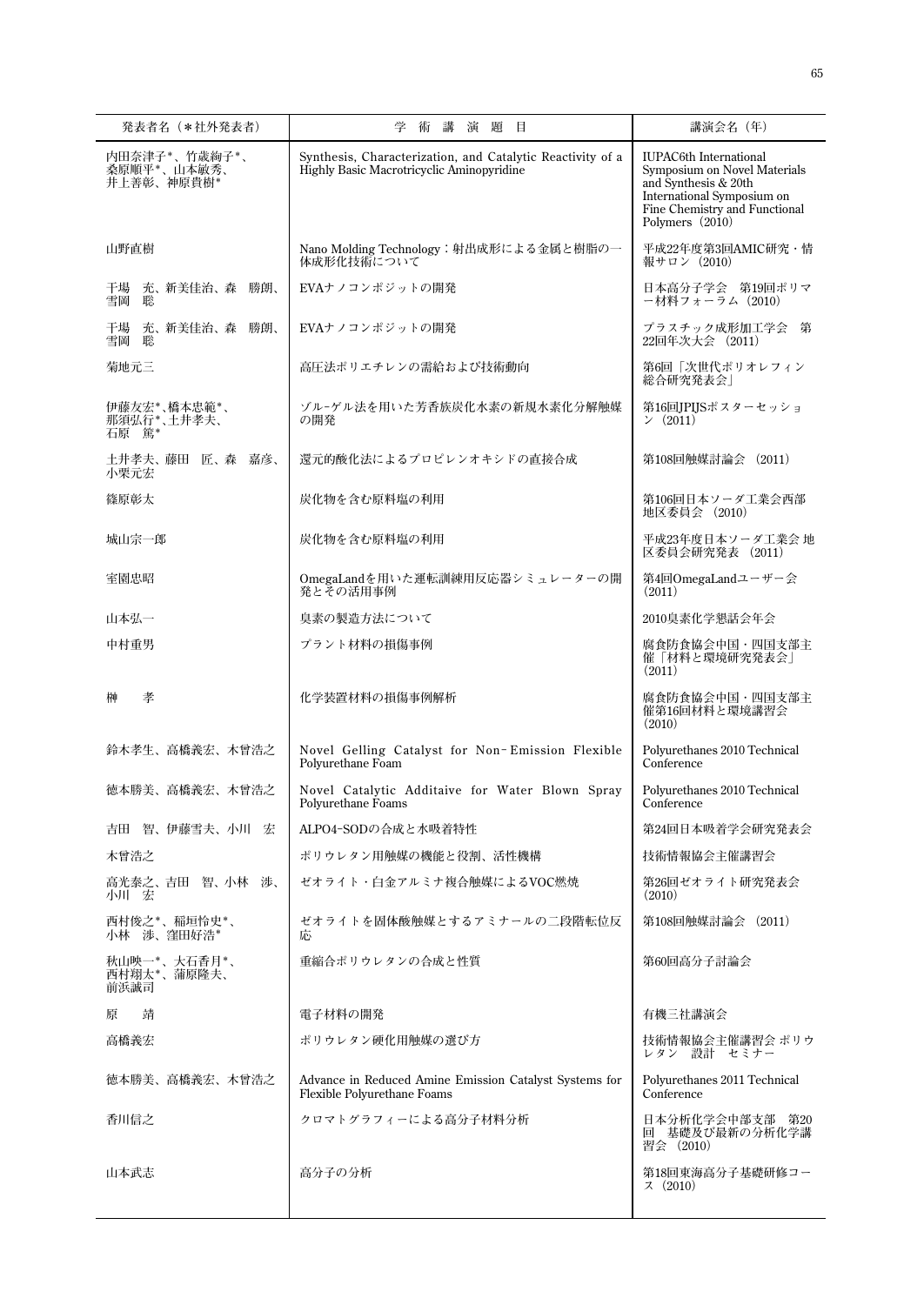| 発表者名(*社外発表者)                                               | 学<br>術<br>講<br>演 題<br>目                                                   | 講演会名(年)                                                                                                                              |
|------------------------------------------------------------|---------------------------------------------------------------------------|--------------------------------------------------------------------------------------------------------------------------------------|
| R. Okazaki, N. Kagawa                                      | Elution Behavior of Cationic Polymers on Size Exclusion<br>Chromatography | International Conference on<br>Polymer Analysis and<br>Characterization & 15th<br>Symposium on Polymer Analysis<br>in Japan $(2010)$ |
| 香川信之                                                       | 液体クロマトグラフィーによる高分子の分析                                                      | 株式会社東ソー分析センター第<br>4回高分子セミナー(2010)                                                                                                    |
| 松本良憲                                                       | SPMによる高分子材料の表面解析                                                          | 株式会社東ソー分析センター第<br>4回高分子セミナー(2010)                                                                                                    |
| 香川信之                                                       | GPCによるプラスチック材料の分析 -基礎編ー<br>$\sim$ GPC<br>の原理と検出器の特性                       | 静岡県工業技術研究所<br>高分子<br>材料分析講習会 (2011)                                                                                                  |
| 香川信之                                                       | GPCによるプラスチック材料の分析 -実際編-<br>~各種<br>プラスチック材料の分析例紹介                          | 静岡県工業技術研究所<br>高分子<br>材料分析講習会 (2011)                                                                                                  |
| 山本武志                                                       | 高分子の分析                                                                    | 第19回東海高分子基礎研修コー<br>7(2011)                                                                                                           |
| 土肥美里*、松本良憲*、<br>平本菜穂*、春成 武、<br>安達孝幸*                       | ポリウレタン薄膜のミクロ相分離構造の膜厚依存性に関す<br>る研究                                         | 第60回高分子討論会(2011)                                                                                                                     |
| 松本良憲*、土肥美里*、<br>石川芳光*、春成 武、<br>安達孝幸*                       | ポリウレタンの延伸過程における分子配向の評価                                                    | 第60回高分子討論会 (2011)                                                                                                                    |
| 高取永一、志村尚俊、香川信之                                             | 工業用ポリエチレン溶融体の押出し流動における流動不安<br>定現象のGPC-MALLSなどによる解析                        | 第58回レオロジー討論会 (2010)                                                                                                                  |
| 高取永一、香川信之                                                  | SECによる工業用高分子材料のサイズ測定                                                      | 第19回ポリマー材料フォーラム<br>(2010)                                                                                                            |
| 松本良憲、高取永一、安達孝幸、<br>岡崎玲子                                    | 単分子ポリスチレン固体粒子の粒径と溶液中での分子サイ<br>ズとの関係                                       | 第23回高分子加工技術討論会<br>(2010)                                                                                                             |
| 安達孝幸、高取永一                                                  | 透過型電子顕微鏡による工業用ポリマーの構造観察                                                   | 耐久性の見える化第4回講演会<br>(2011)                                                                                                             |
| 横山祐介、谷本典之、岩崎敏治、<br>東南雅尚                                    | LC/TOF-MSによる酸化防止剤および紫外線吸収剤の一斉<br>分析                                       | 2010年日本化学会西日本大会<br>(2010)                                                                                                            |
| 横山祐介、谷本典之、岩崎敏治、<br>東南雅尚                                    | LC/TOF-MSによるポリマー添加剤の一斉分析                                                  | 物質構造解析研究会第3回討論<br>$\Leftrightarrow$ (2011)                                                                                           |
| 横山祐介、谷本典之、岩崎敏治、<br>東南雅尚                                    | LC/TOF-MSによるポリマー中のアニオン系界面活性剤の<br>分析                                       | 日本分析化学会第60年会(2011)                                                                                                                   |
| 高橋裕一、岡 秀行、東南雅尚                                             | XAFSによる結晶性アルミノシリケート中のFeの新しい分散<br>性評価方法                                    | 第46回X線分析討論会(2010)                                                                                                                    |
| 中西健太                                                       | NMR分析による高分子材料解析                                                           | 第171回 周南地区コンビナート<br>分析研究会 (2011)                                                                                                     |
| 谷本典之、横山祐介、岩崎敏治、<br>東南雅尚                                    | HPLCおよびLC/TOF-MSによるプラスチック材料中の添加<br>剤分析                                    | 静岡県工業技術研究所 高分子<br>材料分析講習会 (2011)                                                                                                     |
| 山本豪紀*、高尾優子*、<br>佐見津麻希*、米田昌弘*、<br>隈本倫徳*、堀 憲次*、<br>宮田卓也、花崎保彰 | アセト酢酸アニリドの臭素化における計算化学的反応解析                                                | 2010臭素化学懇話会年会 (2010)                                                                                                                 |
| 山本豪紀*、瀬戸達史*、<br>佐見津麻希*、米田昌弘*、<br>隈本倫徳*、堀 憲次*、<br>宮田卓也、花崎保彰 | ベンゾイル酢酸エステル類の臭素化における溶媒効果                                                  | 2010臭素化学懇話会年会 (2010)                                                                                                                 |
| 松原 浩*、津田 哲*、<br>國吉健司*、月田雅昭、<br>長崎順隆                        | 臭化水素の簡便な発生法と有機合成への利用                                                      | 2010臭素化学懇話会年会 (2010)                                                                                                                 |
| 曽我真一、宮田卓也                                                  | パラジウム触媒を用いるアリールアミノ化反応の工業化                                                 | 第21回万有福岡シンポジウム<br>(2011)                                                                                                             |
| 香川 巧、宮内英紀、河田恒佐                                             | 光臭素化によるブロモジフルオロメチルベンゼン誘導体の<br>開発                                          | 2010臭素化学懇話会年会                                                                                                                        |
|                                                            |                                                                           |                                                                                                                                      |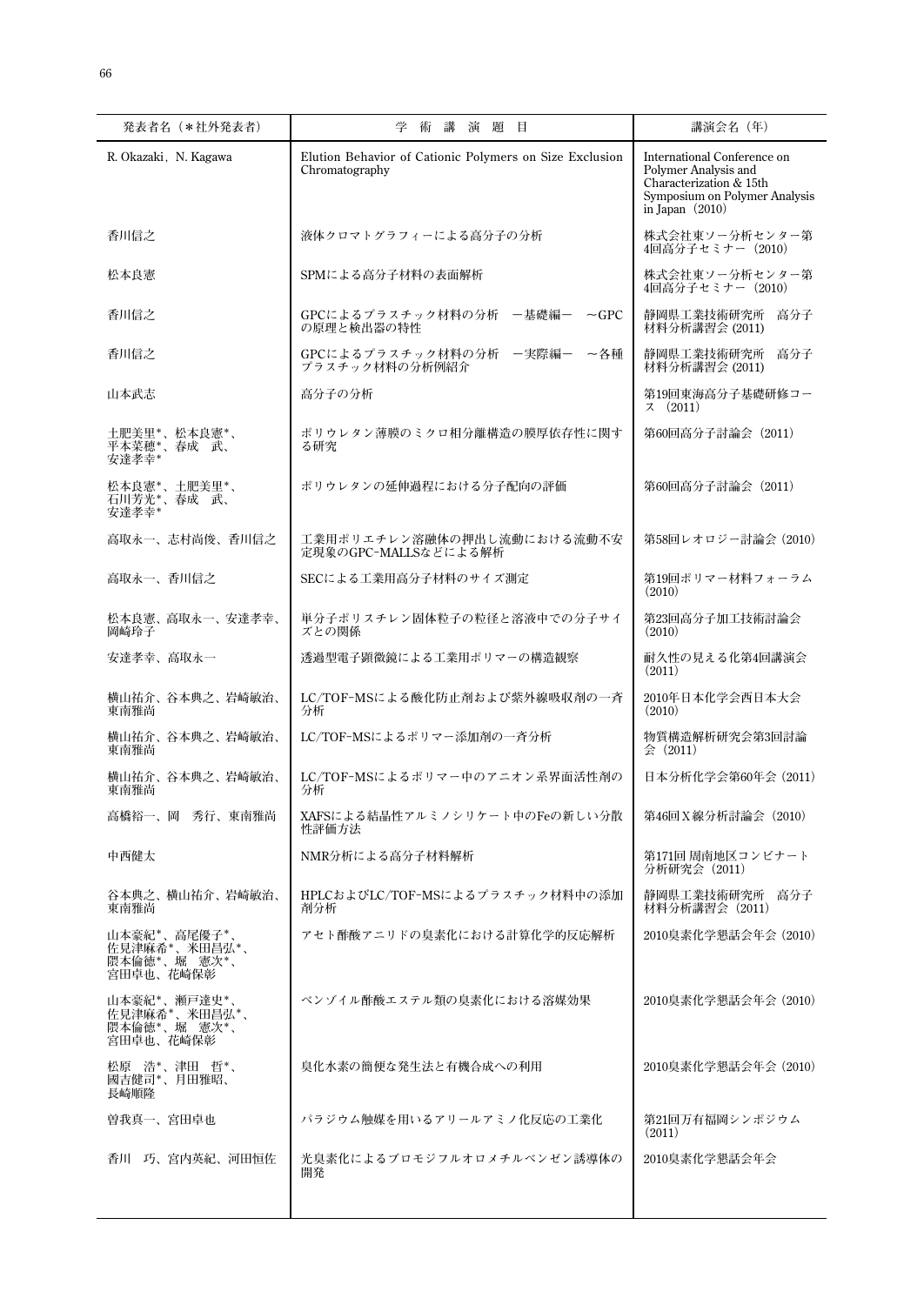| 発表者名(*社外発表者)                                                                                                                                                                            | 学術講演題目                                                                               | 講演会名(年)                                                                                         |
|-----------------------------------------------------------------------------------------------------------------------------------------------------------------------------------------|--------------------------------------------------------------------------------------|-------------------------------------------------------------------------------------------------|
| 西峯貴之*、香川 巧、<br>徳永恵津子*、河田恒佐、                                                                                                                                                             | F3TBSIに対する立体選択的マンニッヒ型反応の開発                                                           | 第35回フッ素化学討論会                                                                                    |
| 柴田哲男*<br>堀越秀春                                                                                                                                                                           | シリカガラスの製造方法と物性                                                                       | 2010年度 ニューガラス大学院<br>応用課程                                                                        |
| 櫛引淳一*、荒川元孝*、<br>大橋雄二*、丸山由子*、<br>堀越秀春、森山賢二                                                                                                                                               | 超音波マイクロスペクトロスコピー技術による合成石英ガ<br>ラスインゴットの均質性評価                                          | 電子情報通信学会音響・超音波<br>サブソサイエティ合同研究会<br>(2011)                                                       |
| 櫛引淳一*、荒川元孝*、<br>大橋雄二*、丸山由子*、<br>堀越秀春、森山賢二                                                                                                                                               | 超音波マイクロスペクトロスコピー技術による合成石英ガ<br>ラスインゴットの均質性評価                                          | 2011年春季 第58回応用物理学関<br>係連合講演会                                                                    |
| 櫛引淳一*、荒川元孝*、<br>大橋雄二*、丸山由子*、<br>貝賀俊介*、堀越秀春、<br>森山腎二                                                                                                                                     | 超音波マイクロスペクトロスコピー技術による合成石英ガ<br>ラスインゴットの仮想温度分布評価                                       | 2011年秋季 第72回応用物理学会<br>学術講演会                                                                     |
| 櫛引淳一*、荒川元孝*、<br>大橋雄二*、丸山由子*、<br>貝賀俊介*、堀越秀春、<br>森山腎二                                                                                                                                     | 超音波マイクロスペクトロスコピー技術による合成石英ガ<br>ラスインゴットの仮想温度分布評価                                       | 電子情報通信学会超音波研究会<br>(2011)                                                                        |
| 江口久雄                                                                                                                                                                                    | 工業化を志向した効率的クロスカップリング反応の開発                                                            | 平成23年度有機合成化学講習会<br>(2011)                                                                       |
| 江口久雄                                                                                                                                                                                    | 効率的クロスカップリング反応の開発と工業化                                                                | 第44回有機金属若手の会、夏の<br>学校(2011)                                                                     |
| 竹元裕仁*、吉野賢二*、<br>豊田浩司、稲葉孝一郎、<br>羽賀健一、徳留功一                                                                                                                                                | In-doped ZnO 薄膜の低温成膜プロセス                                                             | 2010年「多元系機能材料研究会」<br>年末講演会                                                                      |
| 稲葉孝一郎、豊田浩司、<br>羽賀健一、徳留功一、<br>新宫政人*、竹元裕仁*<br>小嶋 稔*、吉野賢二*                                                                                                                                 | 亜鉛、酸素を含有する新規な原料を用いたZnO薄膜の作製                                                          | 2011年春季 第58回応用物理学<br>関係連合講演会                                                                    |
| 竹元裕仁*、小嶋 稔*、<br>吉野賢二*、豊田浩司、<br>稲葉孝一郎、羽賀健一、<br>徳留功一                                                                                                                                      | ジエチル亜鉛 (DEZ) を原料に用いたスプレー法によるド<br>ナー性不純物添加酸化亜鉛薄膜の大気作製                                 | 2011年春季 第58回応用物理学<br>関係連合講演会                                                                    |
| 新宮政人*、竹元裕仁*、<br>小嶋 稔*、吉野賢二*、<br>豊田浩司、稲葉孝一郎、<br>羽賀健一、徳留功一                                                                                                                                | ジエチル亜鉛 (DEZ) 原料を用いたスピンコート法による<br>ZnO薄膜の大気作製                                          | 2011年春季 第58回応用物理学<br>関係連合講演会                                                                    |
| $\begin{array}{l} \mbox{K. Yoshino*}, \hspace{0.1cm} \mbox{Y. Takenoto*},\\ \mbox{M. Oshima*}, \hspace{0.1cm} \mbox{K. Toyota}\, , \end{array}$<br>K. Inaba, K. Haga and<br>K. Tokudome | Non-vacuum Process of ZnO Thin Films Grown by Spray<br>Pyrolysis Technique           | 38th International Conference on<br>Metallurgical Coatings & Thin<br>Films (ICMCTF 2011) (2011) |
| N. Kamiya*, M. Shinmiya*,<br>M. Oshima*, K. Yoshino*,<br>Y. Takemoto, K. Toyota,<br>K. Inaba, K. Haga,<br>K. Tokudome and M. Yoneta*                                                    | Non-vacuum process of low resitivity ZnO films using DEZ<br>solution by spray method | 26th International Conference on<br>Defects in Semiconductors 2011<br>$(ICDS-26)$ $(2011)$      |
| 神谷なお美*、新宮政人*、<br>小嶋 稔*、吉野賢二*、竹元裕仁、<br>豊田浩司、稲葉孝一郎、<br>羽賀健一、徳留功一                                                                                                                          | ジエチル亜鉛 (DEZ) を原料に用いたスプレー法による低<br>抵抗酸化亜鉛薄膜の大気作製                                       | 第8回「次世代の太陽光発電シス<br>テム  シンポジウム(2011)                                                             |
| 新宮政人*、神谷なお美*、<br>小嶋 稔* 、吉野賢二* 、<br>竹元裕仁、豊田浩司、<br>稲葉孝一郎、羽賀健一、<br>徳留功一                                                                                                                    | ジエチル亜鉛(DEZ)原料を用いたスピンコート法による<br>酸化亜鉛薄膜の低温作製                                           | 第8回 次世代の太陽光発電シス<br>テム  シンポジウム(2011)                                                             |
| 神谷なお美*、新宮政人*、<br>小嶋 稔*、吉野賢二*、<br>竹元裕仁、豊田浩司、<br>稲葉孝一郎、羽賀健一、<br>徳留功一                                                                                                                      | DEZ原料を用いたスプレー法によるZnO薄膜の大気作製メ<br>カニズム                                                 | 2011年秋季 第72回応用物理学<br>会学術講演会                                                                     |
|                                                                                                                                                                                         |                                                                                      |                                                                                                 |